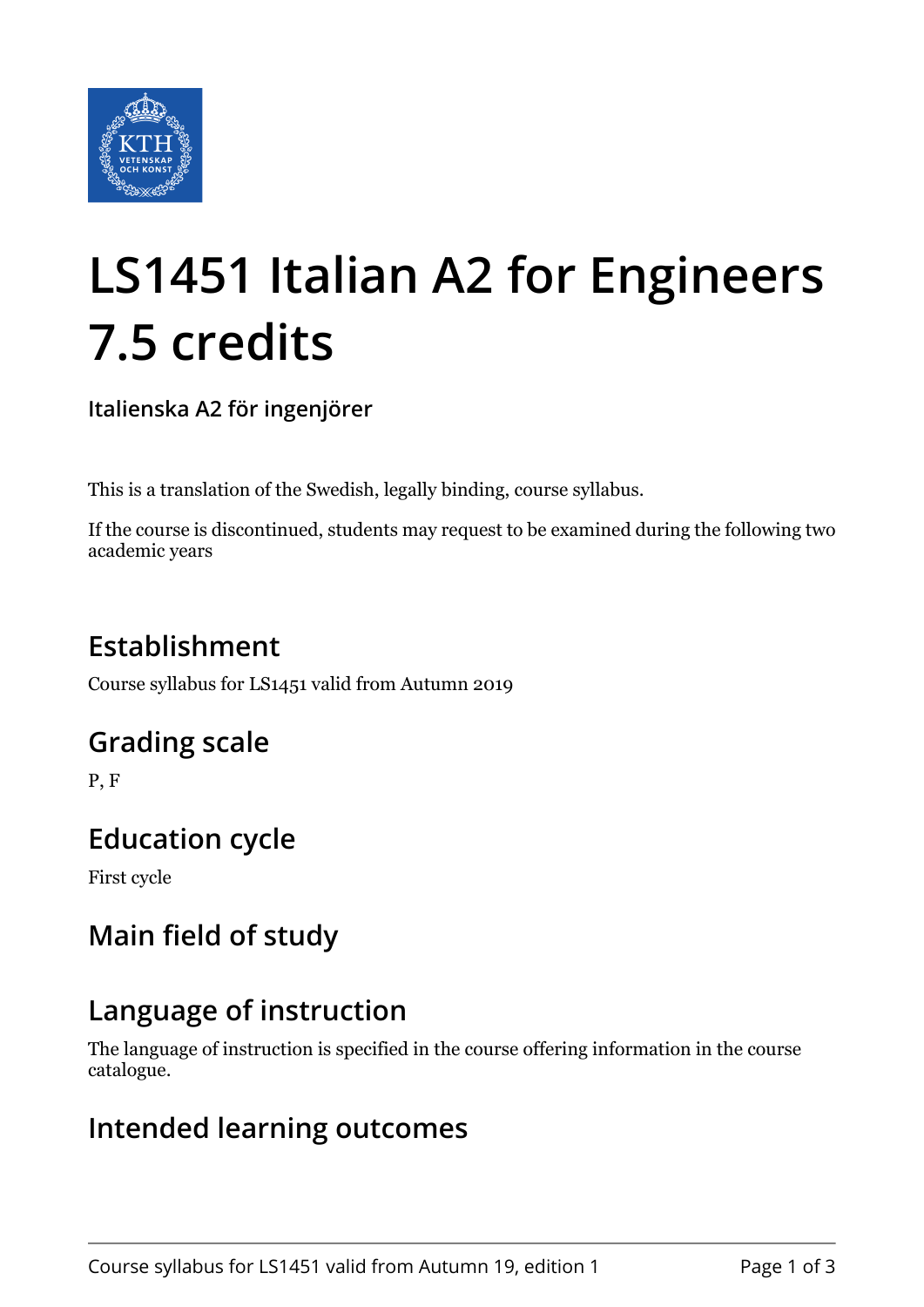The intended learning outcomes for the course are at level A2 according to the CEFR, the Common European Framework of Reference for language, and aim to strengthen student's global competence.

On completion of the course, the student should, in addition to what is specified in courses at a lower level, be able to:

• use the language in speech and writing in everyday situations and simple work-related situations (A2)

• understand and distinguish the main content of clear standard speech within well-known subject areas (A2/B1)

- in Swedish, understand and account for facts from simple authentic, technical texts (A2)
- hold a short, individually prepared presentation (A2)

#### **Course contents**

Further study of basic Italian grammar. Listening comprehension and spoken communication exercises Reading comprehension exercises on texts with general and technical contents. Writing exercises. Aspects of Italy's culture, societies and technical development.

## **Specific prerequisites**

General admission requirements Completion and pass of Italian A1 for Engineers, equivalent older course, or the equivalent knowledge demonstrated in a compulsory placement test taken before applying for the course.

## **Course literature**

The reading list will be announced before the beginning of the course.

The recommended reference literature and electronic resources will be announced in the course information.

## **Examination**

- KONA Assessment, 1.5 credits, grading scale: P, F
- LEXA Continuous Assessment, 6.0 credits, grading scale: P, F

Based on recommendation from KTH's coordinator for disabilities, the examiner will decide how to adapt an examination for students with documented disability.

The examiner may apply another examination format when re-examining individual students.

In agreement with the KTH coordinator for disabilities, it is the examiner who decides to adapt an examination for students in possession of a valid medical certificate documenting a disability. The examiner may permit other examination formats at the re-examination of individual students.